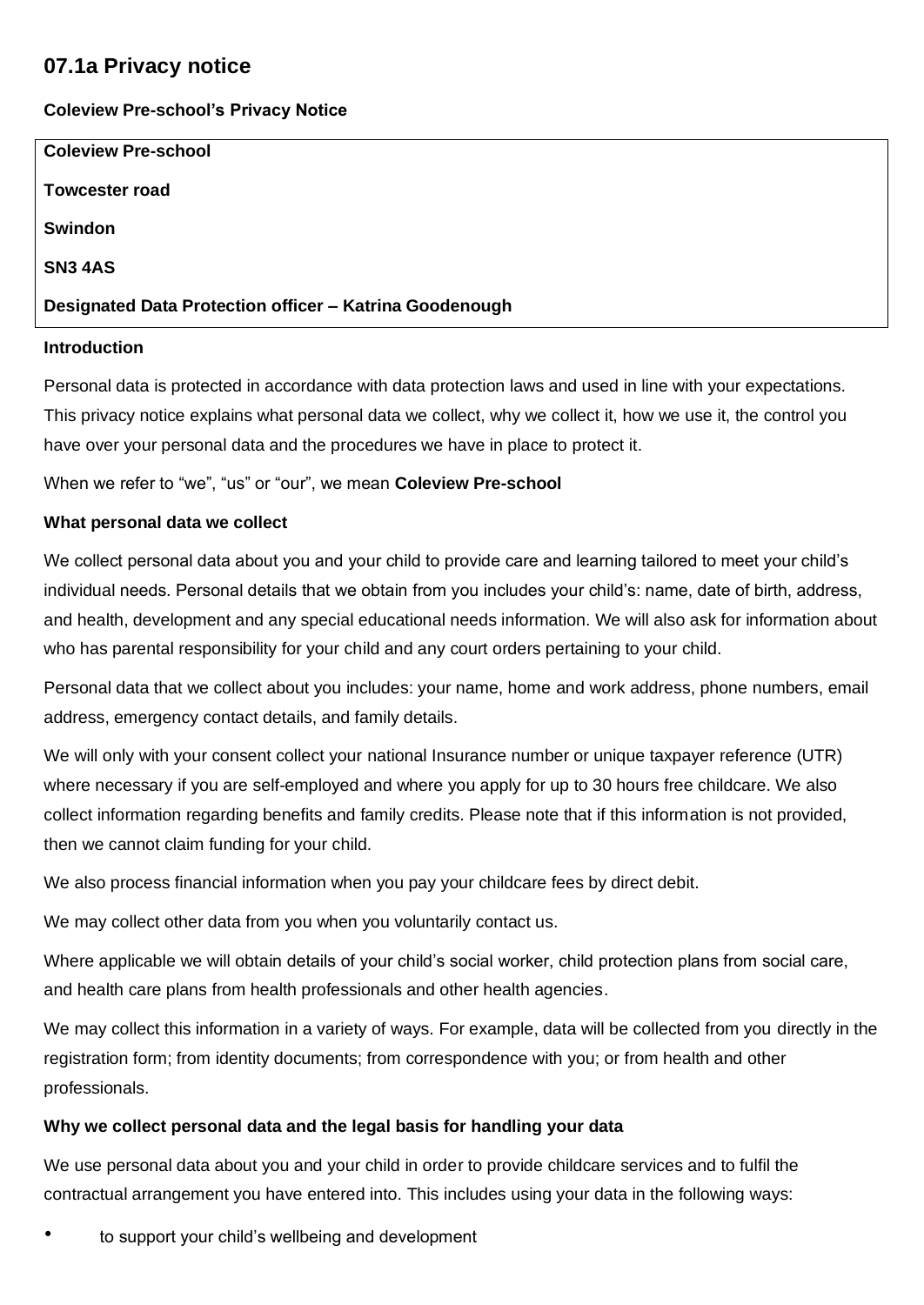- to effectively manage any special education, health or medical needs of your child whilst at the setting
- to carry out regular assessment of your child's progress and to identify any areas of concern
- to maintain relevant contact about your child's wellbeing and development
- to contact you in the case of an emergency
- to process your claim for free childcare, if applicable
- to enable us to respond to any questions you ask
- to keep you updated about information which forms part of your contract with us
- to notify you of service changes or issues
- to send you our e-newsletter, if you have subscribed to it

#### **With your consent, we would also like to:**

- collect your child's ethnicity and religion data for monitoring purposes
- collect your Email address for when we have information or E- Newsletters to send out to you
- record your child's activities for their individual learning journal (this will often include photographs of children during play)
- transfer your child's records to the receiving school when s/he transfers

If we wish to use any images of your child for training, publicity or marketing purposes we will seek your written consent for each image we wish to use. You are able to withdraw your consent at any time, for images being taken of your child and/or for the transfer of records to the receiving school, by confirming so in writing to the setting. You can also unsubscribe from receiving our parent e-newsletter by notifying the setting.

We have a legal obligation to process safeguarding related data about your child should we have concerns about her/his welfare.

#### **Who we share your data with**

As a registered childcare provider in order to deliver childcare services it is necessary for us to share data about you and/or your child with the following categories of recipients:

- Ofsted, when there has been a complaint about the childcare service or during an inspection
- banking services in order to process chip and pin and/or direct debit payments
- the local authority, if you claim up to 30 hours free child care
- the governments eligibility checker as above, if applicable
- our insurance underwriter, where applicable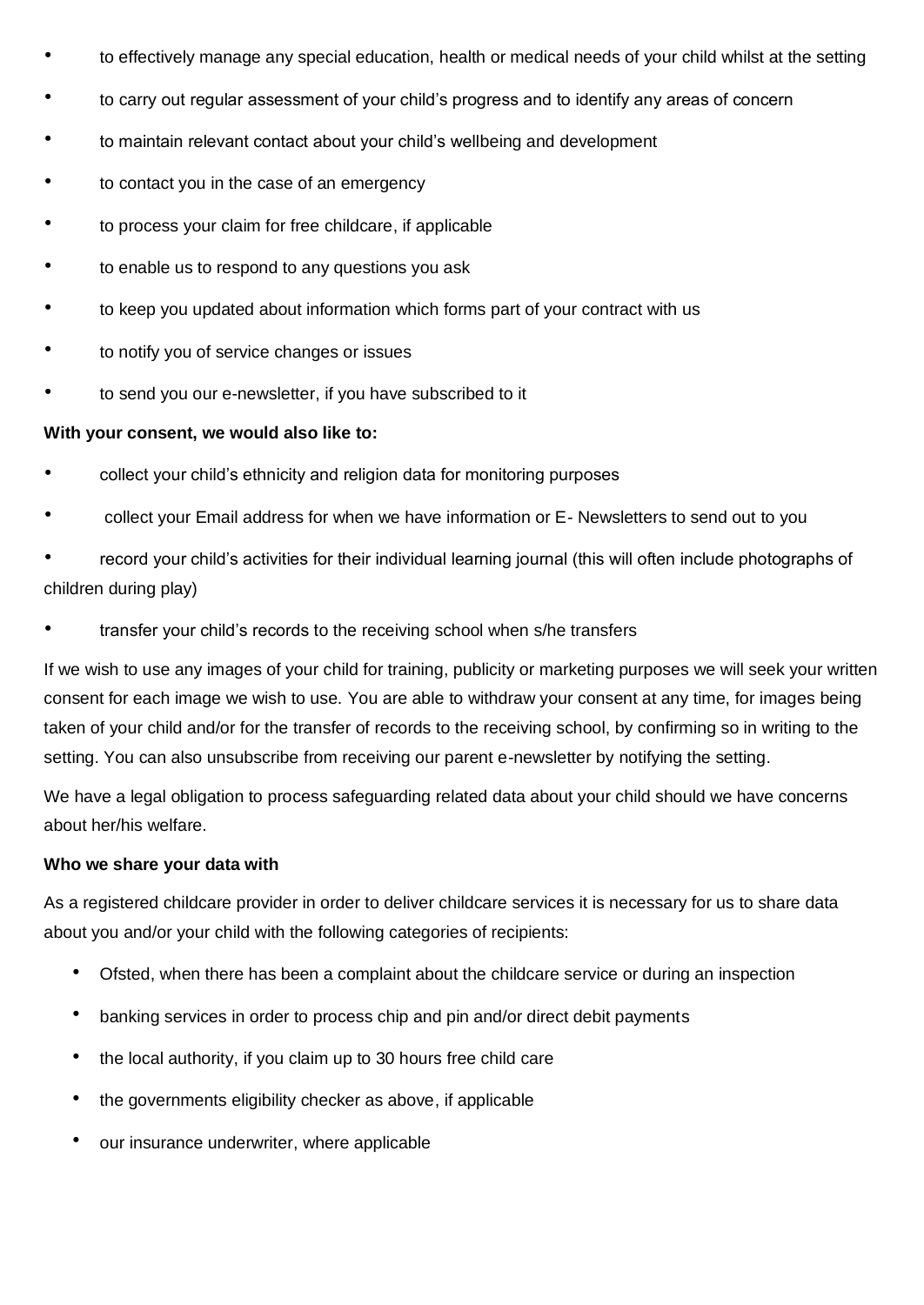#### **We will also share your data:**

- if we are legally required to do so, for example, by a law enforcement agency, court
- to enforce or apply the terms and conditions of your contract with us
- to protect your child and other children; for example, by sharing information with medical services, social services or the police
- if it is necessary to protect our rights, property or safety or to protect the rights, property or safety of others
- with the school that your child will be attending, when s/he transfers, if applicable
- if we transfer the management of the setting out or take over any other organisation or part of it, in which case we may disclose your personal data to the prospective seller or buyer so that they may continue using it in the same way

Our communication software provider may be able to access your personal data when carrying out maintenance task and software updates on our behalf. However, we have a written agreement in place which place this company under a duty of confidentiality.

We will never share your data with any organisation to use for their own purposes.

#### **How do we protect your data?**

We take the security of your personal data seriously. We have internal policies and strict controls in place to try to ensure that your data is not lost, accidentally destroyed, misused or disclosed and to prevent unauthorised access.

Where we engage third parties to process personal data on our behalf, they are under a duty of confidentiality and are obliged to implement appropriate technical and organisational measures to ensure the security of data.

#### **Where do we store your data?**

All data you provide to us is stored on secure computers or servers located within the UK or European Economic Area. We may also store paper records in locked filing cabinets.

Our third party data processors will also store your data on secure servers which may be situated inside or outside the European Economic Area. They may also store data in paper files.

#### **How long do we retain your data?**

We retain your data in line with our retention policy a summary is below:

- You and your child's data, including registers are retained 3 years after your child no longer uses the setting, or until our next Ofsted inspection after your child leaves our setting.
- Medication records and accident records are kept for longer according to legal requirements.
- Learning journeys are maintained by the setting and available at your request when your child leaves. Records are kept and archived in line with our data retention policy.